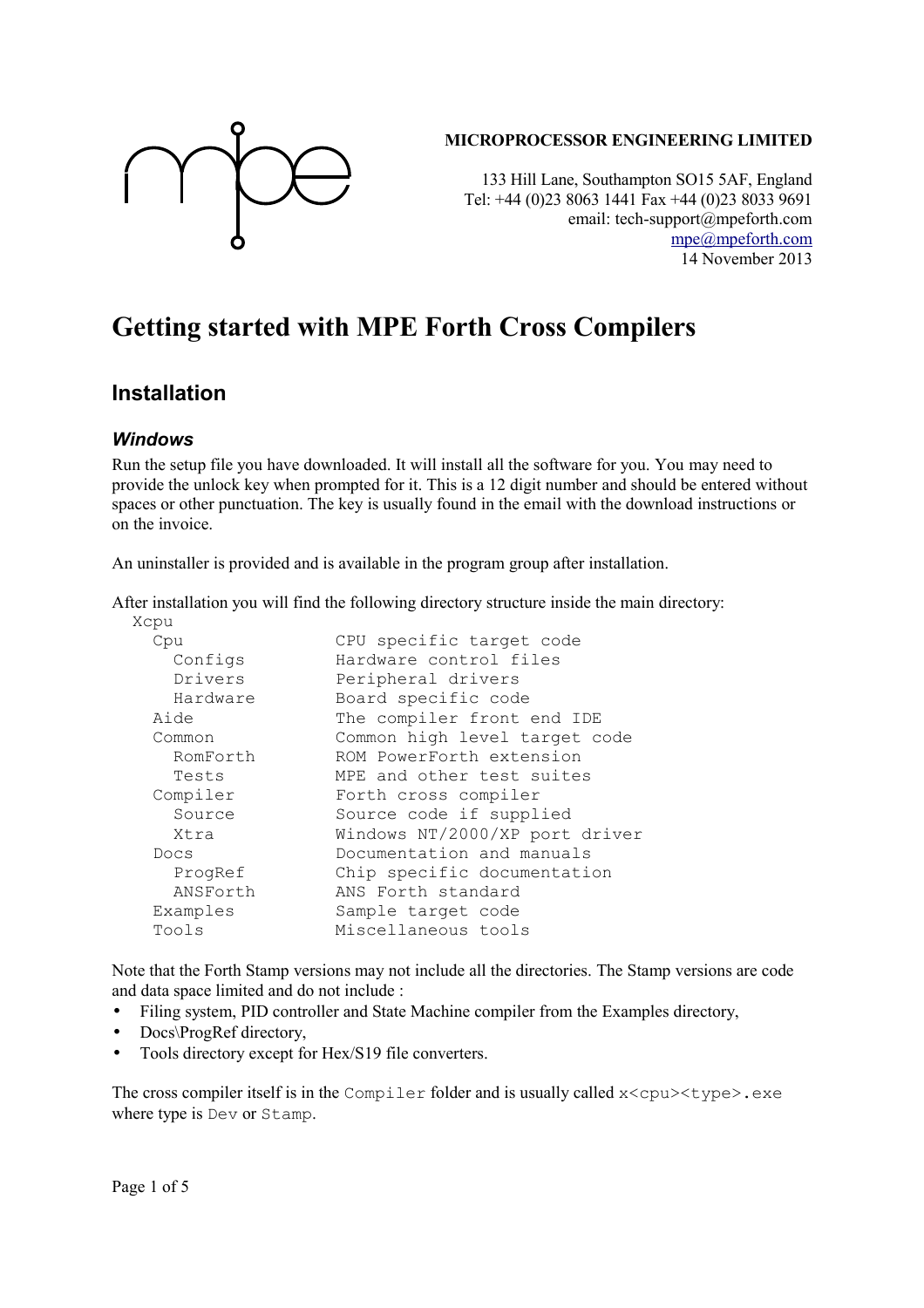Now please read at least the installation and configuration chapter of  $Docs/XC7$  man.pdf. We do document our products.

#### *Mac OS X*

The code is supplied as a zipped tarball, usually called **x**<cpu>ver>OSX.tar.gz. For example, the Developer version of the ARM toolchain is called **xArmDevOSX.tar.gz**. To install it (say) in your home directory, open a Terminal and switch to your home directory as the current directory – Terminal usually starts in your home directory.

 $$$  cd  $\sim$ 

and run:

```
 $ tar -xvvzf xArmDevOSX.tar.gz
```
Now you have to put the executables wherever you need them. Switch to the directory you have just created:

```
 $ cd xArmDev
```
There you will find a shell script file **InstallMe.osx.sh**. Check and perhaps edit this file. You may have to use **sudo**.

```
 $ ./InstallMe.Osx.sh
or
  $ sudo ./InstallMe.Osx sh
```
The cross compiler itself is in the Compiler directory and is usually called

```
 x<cpu><type>OSX
where type is Dev or Stamp.
```
Now please read at least the installation and configuration chapter of  $Docs/XC7$  man.pdf. We do document our products.

#### *Linux*

The code is supplied as a zipped tarball, usually called **x<cpu><ver>Lin.tar.gz**. For example, the Developer version of the ARM toolchain is called **xArmDevLin.tar.gz**. To install it (say) in your home directory, open a Terminal and switch to your home directory as the current directory – Terminal usually starts in your home directory.

 $$$  cd ~

and run:

```
 $ tar -xvvzf xArmDev.tar.gz
```
Now you have to put the executables wherever you need them. Switch to the directory you have just created:

\$ cd xArmDev

There you will find a shell script file **InstallMe.lin.sh**. Check and perhaps edit this file. Some Linux distributions, especially 64 bit ones, do not use the standard directories for 32 bit executables. Under Ubuntu, you may have to use **sudo**.

```
 $ ./InstallMe.Lin.sh
or
  $ sudo ./InstallMe.Lin.sh
```
The cross compiler itself is in the Compiler directory and is usually called

```
 x<cpu><type>Lin
```
where type is Dev or Stamp.

Now please read at least the installation and configuration chapter of  $Docs/XC7man$ . pdf. We do document our products.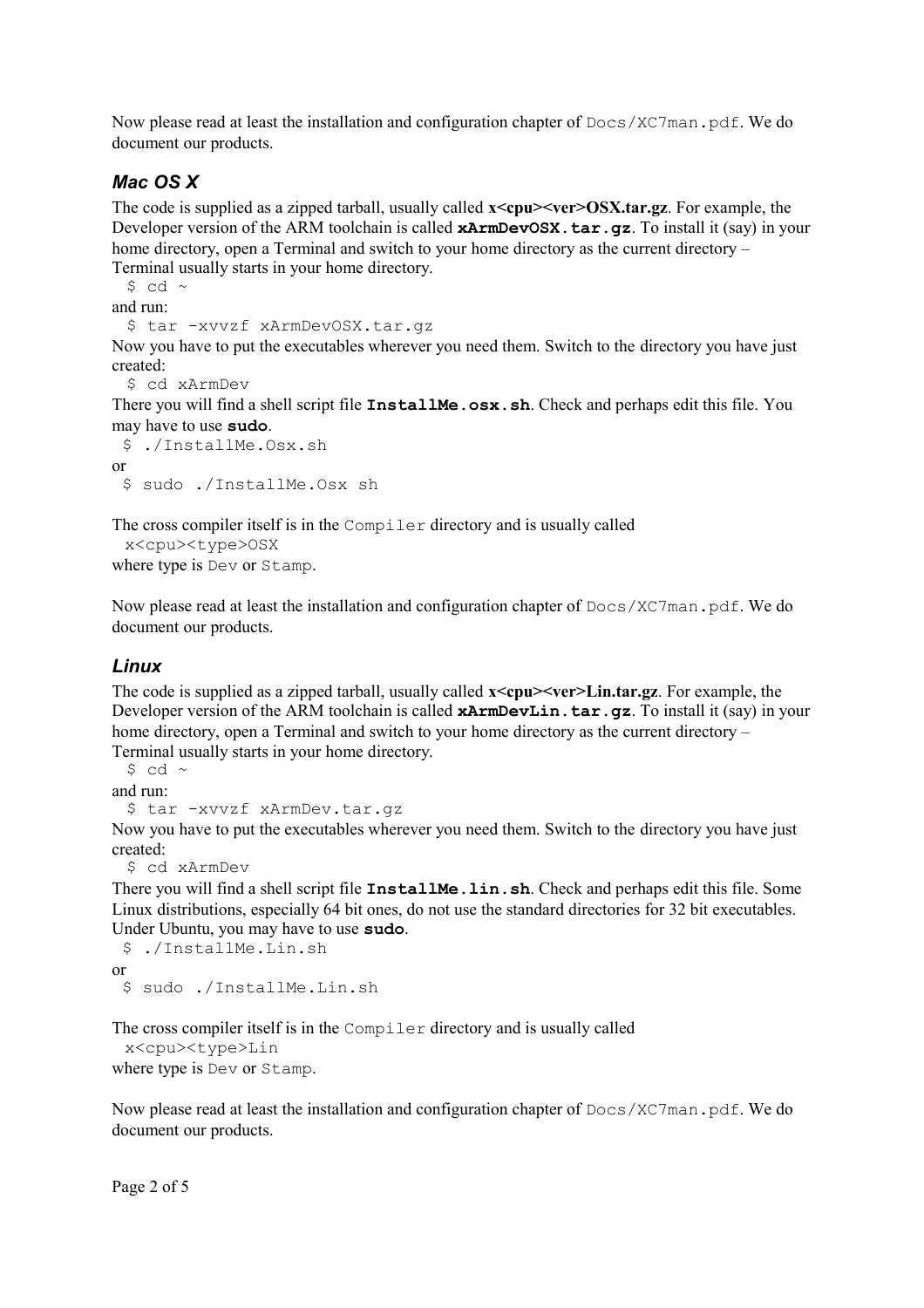## **Manuals**

In order to reduce shipping costs and to provide you with up to date manuals we no longer supply printed manuals except on special request. Manuals are provided in PDF (and some in HTML formats) in the **Docs** directory. The **ProgRef** (or <cpu>) directory contains chip data sheets.

All the manuals and release notes are in the Docs directory. Please read them! The ones you need are in two groups, tools and target code.

- **XC7man.pdf** the generic cross compiler manual for all versions
- **<cpu>man.pdf** the CPU specifics
- **aide.pdf** the manual for AIDE (Windows only)
- **CommonCode.pdf** the generic target code manual
- **<cpu>Code.pdf** the CPU specific target code manual

### **Running the compiler**

Under Windows, the compiler is usually run from AIDE which serves as a configurable front end to the compiler and includes a (simple) editor and a terminal cum file server for the target Forth.

Under Linux and Mac OS X, the compiler can be run from the command line or using a shell script. The compiler parses the command line and treats everything after the compiler name as Forth source code.

#### *AIDE (Windows)*

The installer creates a pointer to AIDE. You can also make a short cut to AIDE.EXE to put on your desktop.

Run AIDE, and you will find that the Tools toolbar contains one or more entries for target configurations. Click on one of these and the compiler for that target will be run. Each target is set up using the IDE -> External Tools dialog. Note that to preserve any changes you must click the Apply button.

You can configure AIDE to use your favourite editor using the IDE  $\geq$  Configure dialog.

The manual is Docs\Aide.pdf.

#### *Linux and Mac OS X*

The install script should have put the compiler and shared libraries in the right places, usually

```
 /usr/bin
 /usr/lib
```
You can then run the compiler by invoking its name and providing a command line, which is just treated as Forth source code, e.g.

 Monet:LPC17xx \$ xArmCortexDevLin include Olimex1766stk.ctl When the compiler finishes, it stays alive so that you can disassemble and locate code while debugging your target.

### *Compiler*

The general MPE Forth cross compiler manual is XC7man.pdf.

The CPU and target specific portions of the manual are in  $Docs/$ ,  $pdf$ .

Release notes are contained in the RELEASE.XXX.TXT files.

Page 3 of 5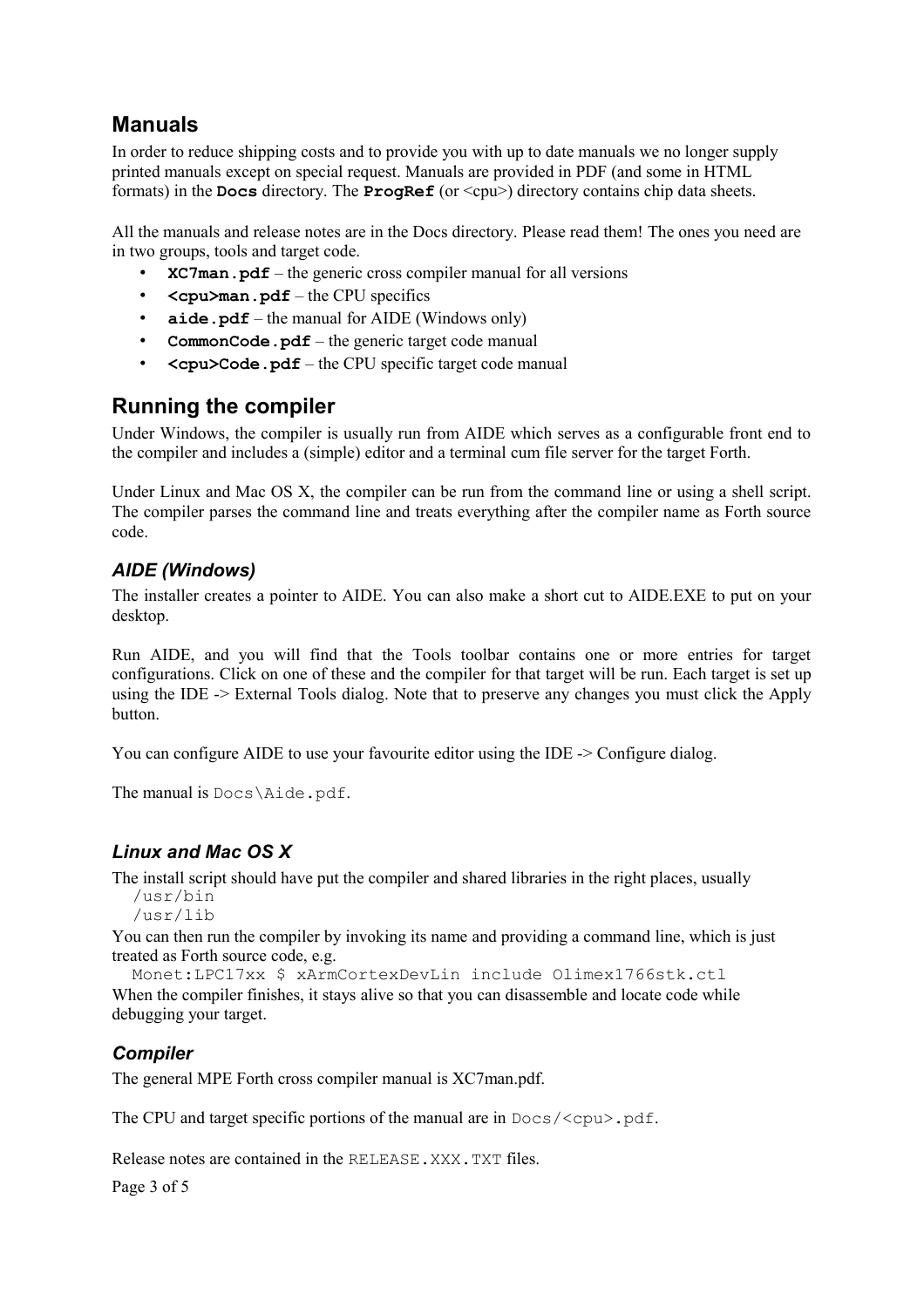#### Macros

Both AIDE and the cross compiler support text macros for use in file names. AIDE expands its macros before passing them to the cross compiler. The point of the macros is to allow you to

- a) define a directory path once
- b) change it easily when moving a project from a desktop to a laptop.

#### *Downloading to the target*

The cross compiler produces output as a memory image file with no headers. These files can be used directly by most EPROM/Flash programmers and emulators. Tools are provided (see the cross compiler manual) for generating Intel Hex, Motorola S-Rectord files and some ELF formats..

The Forth Stamp implementations include downloaders for supported chips and the cable descriptions are provided with the hardware manuals.

#### *Port Access*

Some of the compilers (e.g. 8051 and AVR) support direct download through a PC printer port to chips with in-system program facilities. The compiler requires direct access to the printer port, which is not available by default under non-9x versions of Windows. The COMPILER\XTRA directory contains a port driver that permits direct access to the printer port. This must be installed before accessing the printer port under Windows NT/2000/XP. Installation instructions are in **XC7man.pdf.**

### **First Steps**

Start by compiling one of the existing projects. Target code is in two folders **x<CPU>/<cpu>**

and

#### **x<cpu>/Common**

Inside **x<CPU>/<cpu>** you will find either or both of the directories **Configs** and **Hardware**. The Configs folder holds control files which are equivalent to project files in other languages. A control file usually contains the hardware description of the project in terms of memory, stack sizes and son, plus a list of files to be included. Control files names usually have a .**ctl** extension. **Hardware** directories exist for CPU cores such as the ARM which have a huge number of variants and a wide range of peripherals specific to each supplier. Subdirectories within **Hardware** contain hardware specific code and control files.

We recommend that you start with an already supported evaluation board and its control file. Control files and compiler directives are covered in considerable detail in **XC7man.pdf**.

Then you can move on to generating your own control file. Start from the control file that is closest to your hardware configuration.

### **Additional tools**

The TOOLS directory contains a selection of software tools that we have found useful for embedded systems development. More tools are added from time to time. Documentation for the tools will be found in their directories.